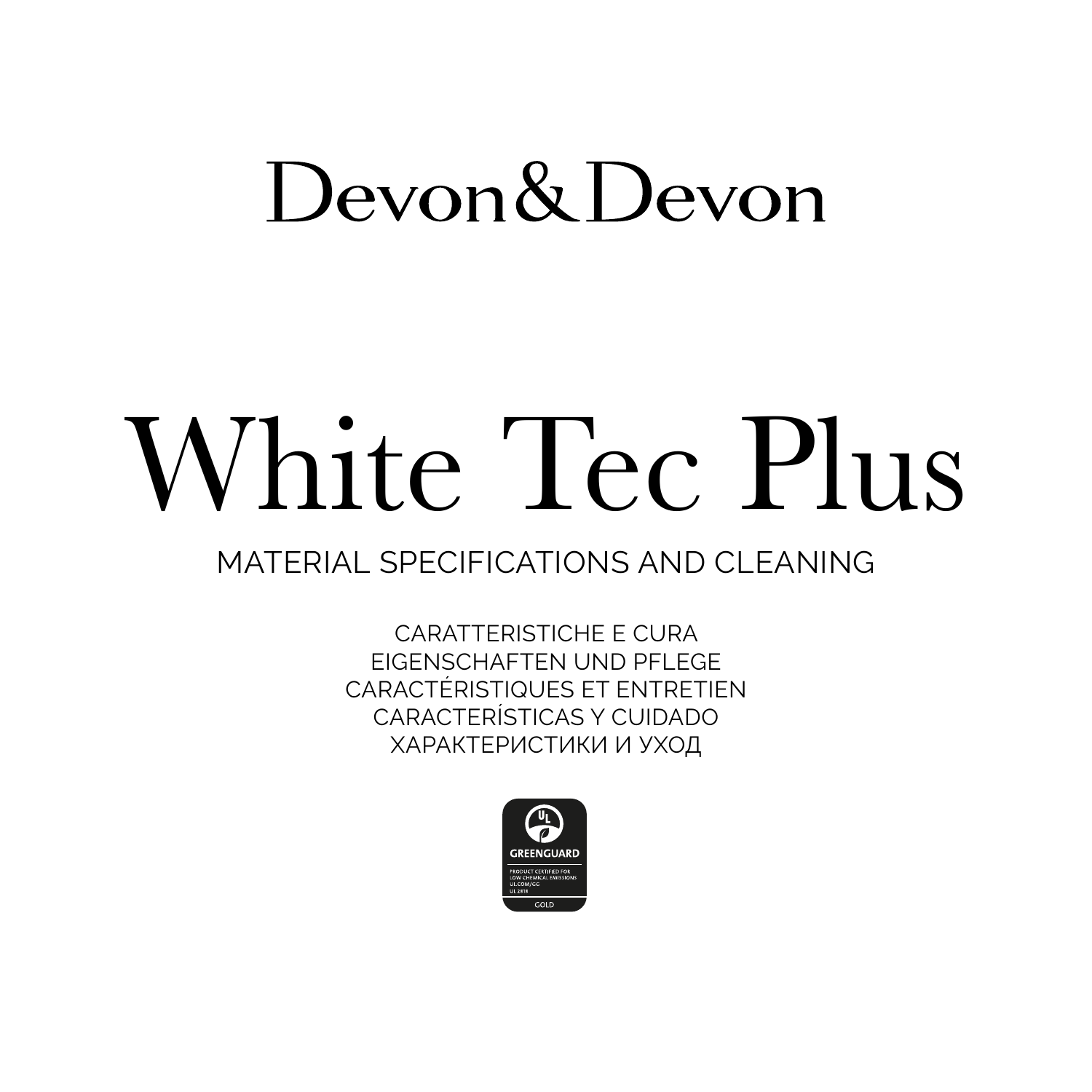CARATTERISTICHE E CURA \_ 4 MATERIAL SPECIFICATIONS AND CLEANING \_ 6 EIGENSCHAFTEN UND PFLEGE \_ 8 CARACTÉRISTIQUES ET ENTRETIEN \_ 10 CARACTERÍSTICAS Y CUIDADO \_ 12 ХАРАКТЕРИСТИКИ И УХОД \_ 14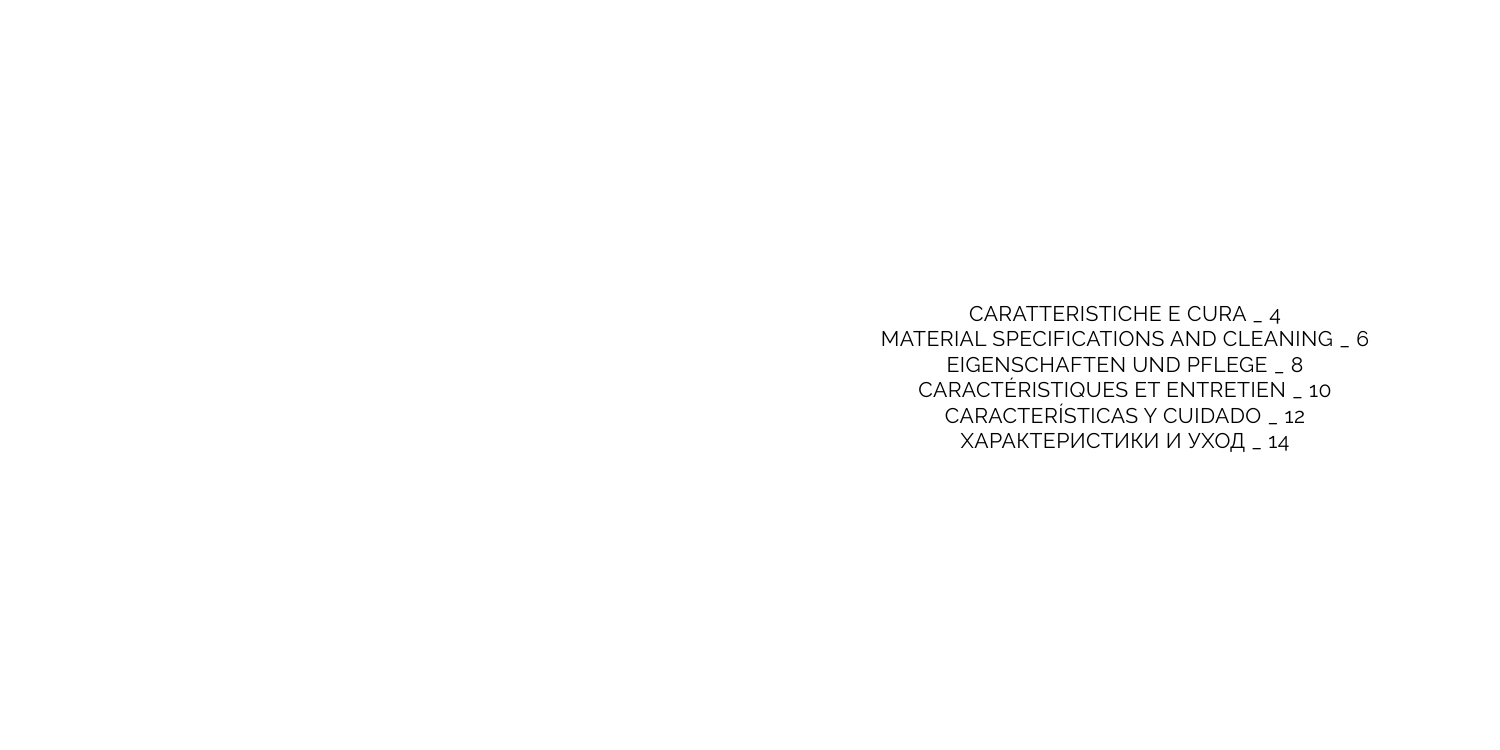# **CHE COS'È IL** *WHITE TEC PLUS?*

Il White Tec Plus è un materiale composito innovativo prodotto per Devon&Devon con i più alti standard di qualità e sostenibilità. Bello da vedere e da toccare, ha una superficie liscia, particolarmente piacevole al tatto per la sua finitura vellutata simile a quella della pietra naturale.

Certificato Greenguard Gold, è un materiale eco-compatibile, inerte, ipoallergenico, non tossico e riciclabile. Creato per durare e mantenere intatta la sua bellezza molto a lungo, è ripristinabile al 100%: per rimuovere graffi e segni d'usura bastano un detersivo e una spugnetta abrasiva.

Omogeneo in tutto il suo spessore, è compatto e non poroso e pertanto particolarmente facile da pulire. È ignifugo, ha un'ottima resistenza ai raggi UV e non ingiallisce col tempo.

La sua eccellenza è frutto di un'accuratissima selezione delle materie prime impiegate per la sua fabbricazione: White Tec Plus è composto principalmente di cariche minerali naturali legate a una piccola percentuale di polimeri poliesteri e acrilici di elevata purezza.

# **COME PRENDERSI CURA DEL** *WHITE TEC PLUS*

#### **PULIZIA QUOTIDIANA**

Per la cura di ogni giorno è sufficiente utilizzare una spugna abrasiva bagnata con sola acqua o con comuni detergenti. Se non si conosce la potenziale aggressività di un detergente, fare una prova applicandolo su una piccola porzione della superficie non a vista. Risciacquare bene. Si raccomanda una pulizia regolare per evitare l'accumulo di sporco e di calcare.

#### **PULIZIA PROFONDA**

In presenza di macchie ostinate, graffi o bruciature è possibile ripristinare la superficie utilizzando una spugnetta abrasiva Scotch Brite® e un comune detergente abrasivo. Se il difetto resta visibile, levigare delicatamente con carta abrasiva a grana fine (P320) e sciacquare bene con dell'acqua.

Sebbene il White Tec Plus sia un materiale compatto e non poroso con un'ottima resistenza alle macchie, si consiglia di non utilizzare prodotti chimici aggressivi quali acetone, trielina, acidi o basi forti o detergenti e cosmetici contenenti alcol. Non utilizzare raschietti metallici, spazzole di ferro, lame, taglierino o altri utensili domestici metallici per rimuovere macchie, vernice, stucco o altro.

#### **KIT DI RIPARAZIONE**

Nel caso di danneggiamenti rilevanti dovuti a cadute accidentali di oggetti pesanti o appuntiti o a un uso improprio, Devon&Devon mette a disposizione dei propri clienti anche un kit di riparazione delle vasche in White Tec Plus, grazie al quale sarà possibile effettuare le riparazioni necessarie direttamente in loco. Si raccomanda di avvalersi di personale qualificato.

**I T A**

Il kit è venduto separatamente. Per richiederlo scrivere a assistenzatecnica@devondevon.com.



White Tec Plus è un marchio commerciale di Devon&Devon. Il materiale è realizzato in Cristalplant®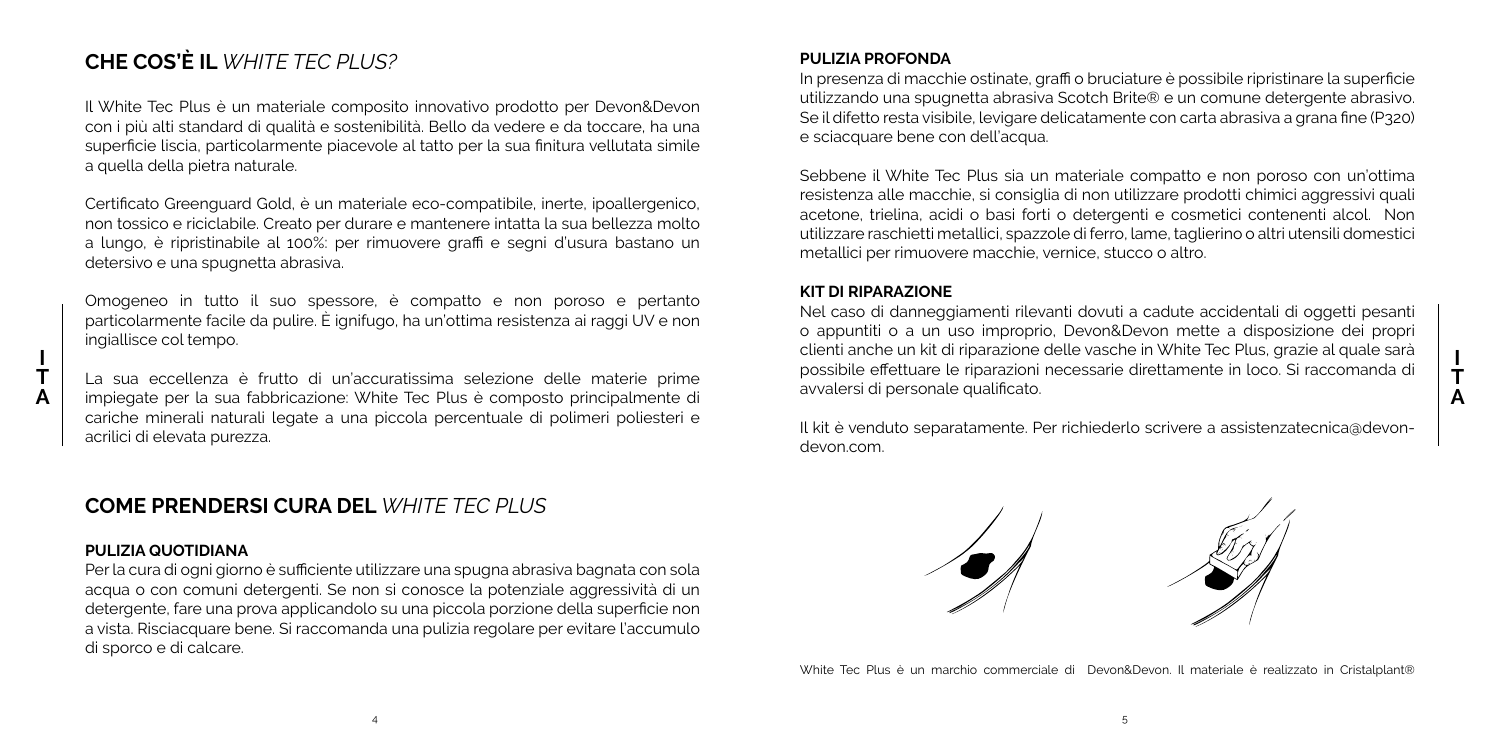# **WHAT IS** *WHITE TEC PLUS?*

White Tec Plus is an innovative composite material produced for Devon&Devon to the highest standards of quality and sustainability. Beautiful both to look at and to touch, its smooth surface is particularly pleasing to the touch due to its velvety finish, similar to that of natural stone.

Greenguard Gold certified, it is an eco-friendly, inert, hypo-allergenic, non-toxic, recyclable material. Made to last and to retain all its beauty intact over time, it can be fully restored: all you need to remove scratches and signs of wear is a detergent and an abrasive sponge.

Uniform throughout its thickness, it is compact and non-porous, and is therefore particularly easy to clean. It is flame retardant, has superb UV ray resistance and does not yellow over time.

Its excellence is the result of the careful selection of raw materials used for its production: White Tec Plus is mainly composed of natural minerals combined with a small percentage of extremely pure polyester and acrylic polymers.

# **HOW TO CLEAN** *WHITE TEC PLUS*

## **DAILY CLEANING**

**E N G**

> For everyday care simply use an abrasive sponge dipped in water or an ordinary household detergent. If you are unsure of the strength of a detergent, carry out a test by applying it on a small section of the surface hidden from view. Rinse well. Regular cleaning is recommended in order to prevent the build up of dirt and lime scale.

# **THOROUGH CLEANING**

In case of stubborn stains, scratches or burn marks, the surface can be restored with the use of a Scotch Brite® abrasive sponge and an ordinary abrasive detergent. If the mark is still visible, gently sand the surface with fine sandpaper (P320) and rinse well with water.

Although White Tec Plus is a compact non-porous material with excellent stain resistance, aggressive chemical products such as acetone, trichloroethylene, acids or strong bases, or detergents and cosmetics containing alcohol, should not be used. Do not use metal scrapers, wire brushes, blades, boxcutters or other metal domestic utensils to remove marks, paint, plaster and so on.

#### **REPAIR KIT**

In the event of significant damage due to accidental falls of heavy or sharp objects or improper use, Devon&Devon also provides its customers with a repair kit of White Tec Plus bathtubs, which will allow doing all necessary repairs directly on site. We recommend you to have recourse to skilled personnel.

The above kit is sold separately. To request it, write to assistenzatecnica@devondevon.com.

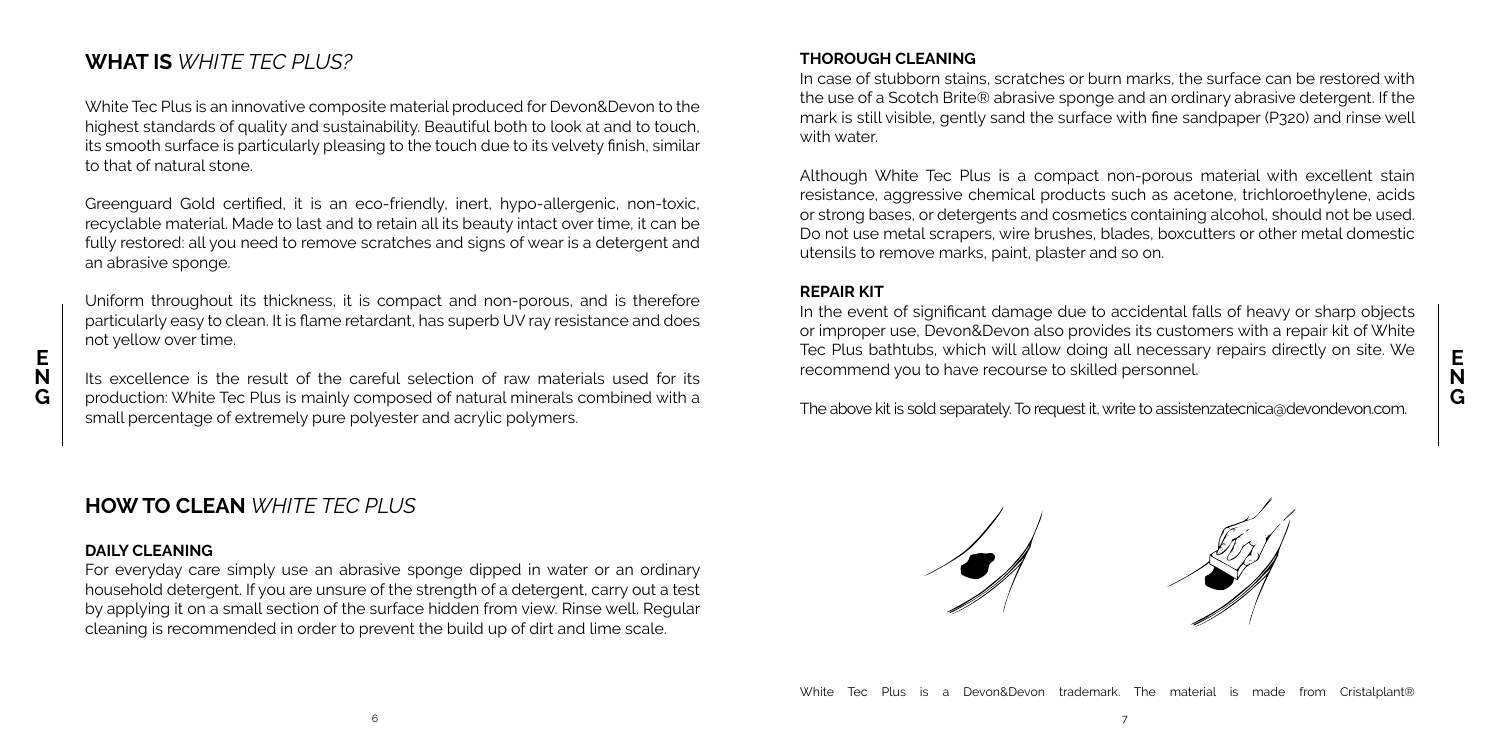# **WAS IST** *WHITE TEC PLUS?*

White Tec Plus ist ein innovativer Verbundwerkstoff, der für Devon&Devon mit den höchsten Qualitäts- und Nachhaltigkeitsstandards hergestellt wird. Er ist schön anzusehen und anzufassen und hat eine glatte, samtartige Oberfläche, die an Naturstein erinnert und sich besonders angenehm anfühlt.

Das Greenguard Gold-zertifizierte Material ist umweltfreundlich, inert, hypoallergen, ungiftig und recyclingfähig. Es wurde entwickelt, um eine sehr lange Lebensdauer und Schönheit zu garantieren und lässt sich zu 100 % wiederaufbereiten: Zum Entfernen von Kratzern und Abnutzungserscheinungen benötigen Sie lediglich ein Reinigungsmittel und einen Schleifschwamm.

Es ist über seine gesamte Materialstärke homogen, kompakt und nicht porös und daher besonders leicht zu reinigen. Außerdem ist es, hat eine ausgezeichnete Beständigkeit gegen UV-Strahlen und vergilbt nicht mit der Zeit.

Seine hervorragende Qualität ist das Ergebnis einer sehr sorgfältigen Auswahl der für seine Herstellung verwendeten Rohstoffe: White Tec Plus besteht hauptsächlich aus natürlichen mineralischen Füllstoffen, die zu einem geringen Prozentsatz an hochreine Polyester- und Acrylpolymere gebunden sind.

# **SO REINIGT UND PFLEGT MAN** *WHITE TEC PLUS*

#### **TÄGLICHE REINIGUNG**

**D E U**

> Für die alltägliche Pflege reicht ein mit Wasser oder mit üblichen Reinigungsmitteln benetzter Schleifschwamm aus. Falls Sie nicht wissen, wie aggressiv ein Reinigungsmittel ist, testen Sie es vorher auf einer kleinen nicht sichtbaren Fläche. Gut abspülen. Um die Ansammlung von Schmutz und Kalkablagerungen zu vermeiden, wird eine regelmäßige Reinigung empfohlen.

#### **TIEFERGEHENDE REINIGUNG**

Bei hartnäckigen Flecken, Kratzern oder Verbrennungen kann die Oberfläche mit einem Scotch Brite®-Schleifschwamm und einem gewöhnlichen Scheuermittel aufgefrischt werden. Sollte der Makel sichtbar bleiben, vorsichtig mit feinkörnigem Schleifpapier (P320) abschleifen und gut mit Wasser abspülen.

Obwohl White Tec Plus ein kompaktes, nicht poröses Material mit ausgezeichneter Fleckenbeständigkeit ist, wird empfohlen, keine aggressiven Chemikalien wie Aceton, Trihelin, starke Säuren oder Basen oder alkoholhaltige Reinigungsmittel und Kosmetika zu verwenden. Verwenden Sie keine Metallkratzer, Eisenbürsten, Klingen, Messer, Cutter oder andere Haushaltsgeräte aus Metall, um Flecken, Farbe, Spachtelmasse oder anderes zu entfernen.

#### **REPARATURSET**

Bei erheblichen Schäden durch unbeabsichtigte Stürze von schweren oder scharfen Gegenständen oder unsachgemäße Verwendung bietet Devon&Devon seinen Kunden auch ein Reparaturset für die Badewannen in White Tec Plus an, mit dem die notwendigen Reparaturen direkt vor Ort durchgeführt werden können. Es wird empfohlen, die Reparaturen von qualifiziertem Personal durchführen zu lassen.

Das Set wird separat verkauft. Um es anzufordern, schreiben Sie bitte an assistenzatecnica@devon-devon.com.

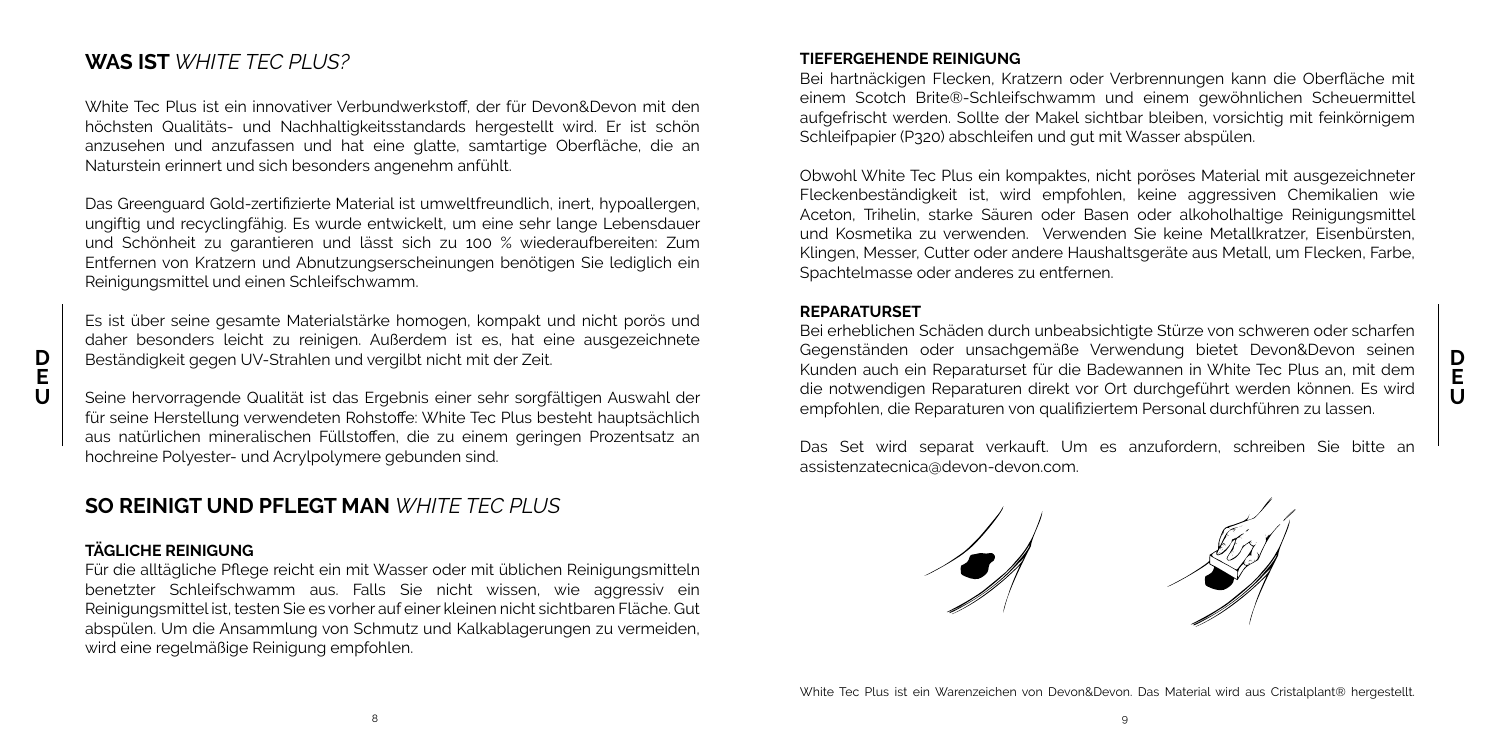# **QU'EST-CE QUE LE** *WHITE TEC PLUS?*

Le White Tec Plus est un matériau composite innovant produit pour Devon&Devon selon les plus hauts standards de qualité et de durabilité. Beau à voir et à toucher, il présente une surface lisse, particulièrement agréable au tact pour sa finition veloutée qui ressemble à celle de la pierre naturelle.

Certifié Greenguard Gold, c'est un matériau écologique, inerte, hypoallergénique, non toxique et recyclable. Créé pour durer et garder sa beauté intacte pendant très longtemps, il est 100% réparable : il suffit d'un détergent et d'une éponge abrasive pour effacer les rayures et les traces d'usure.

Homogène dans toute son épaisseur, il est compact et non poreux, donc particulièrement facile à nettoyer. Il est ignifuge, il a une excellente résistance aux rayons UV et ne jaunit pas avec le temps.

Son excellence est le fruit d'une sélection très rigoureuse des matières premières utilisées pour sa fabrication : le White Tec Plus est principalement composé de charges minérales naturelles liées à un faible pourcentage de polymères polyesters et acryliques de haute pureté.

# **NETTOYAGE DU** *WHITE TEC PLUS*

#### **NETTOYAGE QUOTIDIEN**

**F R A**

> Pour l'entretien de tous les jours, il suffit d'utiliser une éponge abrasive mouillée uniquement avec de l'eau ou avec des détergents courants. Si on ne connaît pas l'agressivité potentielle d'un détergent, le tester en l'appliquant sur une petite partie de surface non visible. Bien rincer. Un nettoyage régulier est recommandé pour éviter toute accumulation de saleté et de calcaire.

#### **NETTOYAGE PROFOND**

En présence de taches tenaces, de rayures ou de brûlures, il est possible de réparer la surface en utilisant une éponge abrasive Scotch Brite® et un détergent abrasif courant. Si le défaut reste visible, poncer délicatement avec du papier de verre à grain fin (P320) et bien rincer à l'eau.

Bien que le White Tec Plus soit un matériau compact et non poreux qui présente une excellente résistance aux taches, il est conseillé de ne pas utiliser de produits chimiques agressifs tels que l'acétone, la triéline, les acides ou bases forts, ni de détergents ou de cosmétiques contenant de l'alcool. Ne pas utiliser de grattoirs métalliques, de brosses en fer, de couteaux, de cutters ou d'autres ustensiles ménagers en métal pour enlever les taches, la peinture, le mastic ou autre.

#### **KIT DE RÉPARATION**

En cas de dommages importants dus à des chutes accidentelles d'objets lourds ou pointus ou bien à un usage inapproprié, Devon&Devon met à disposition de ses clients un kit de réparation des baignoires en White Tec Plus, qui permet d'effectuer les réparations nécessaires directement sur place. Il est recommandé d'avoir recours au personnel qualifié.

Le kit est vendu séparément. Pour le demander il faut écrire à assistenzatecnica@ devon-devon.com.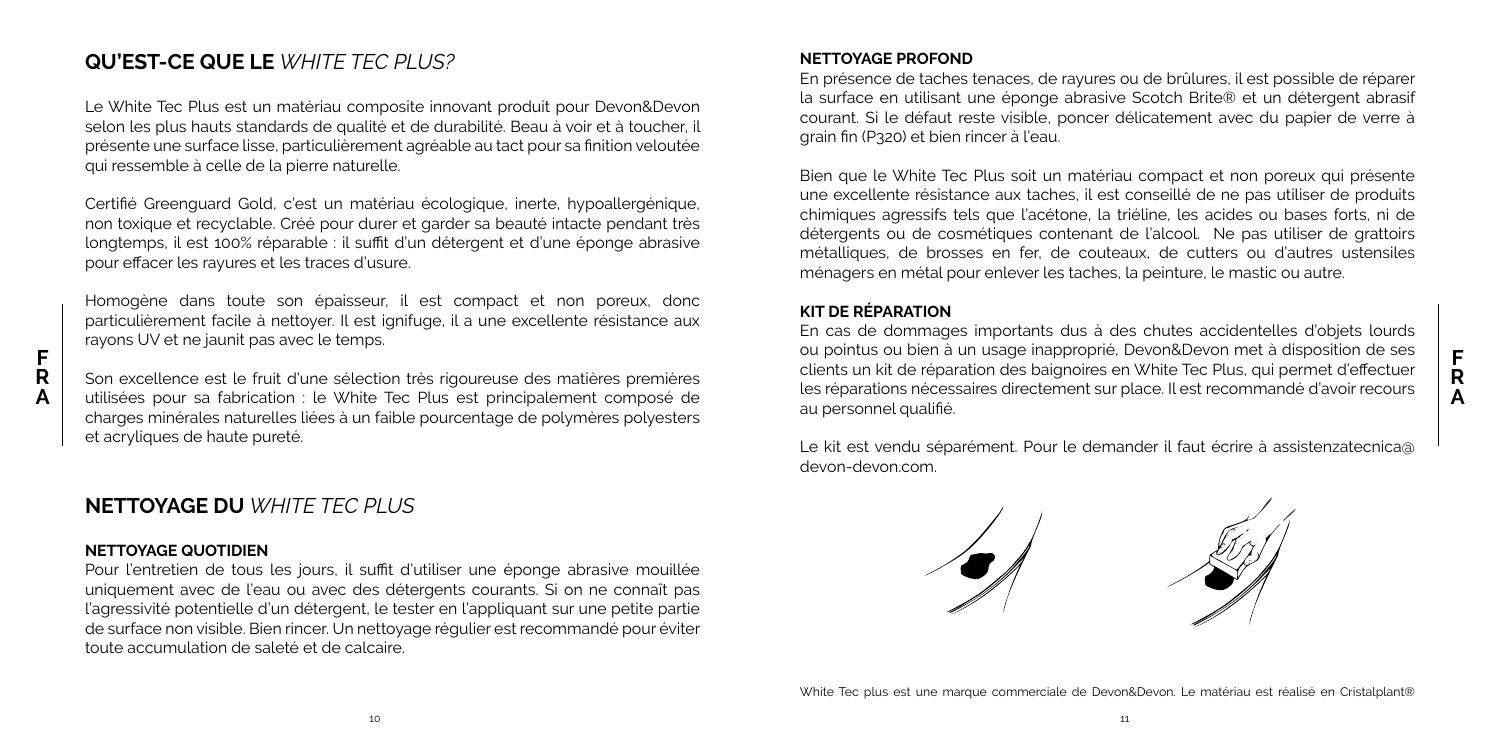# **¿QUÉ ES EL** *WHITE TEC PLUS?*

El White Tec Plus es un material compuesto innovador fabricado por Devon&Devon de acuerdo con las normativas más exigentes en materia de calidad y sostenibilidad. Precioso a la vista y al tacto, tiene una superficie lisa, especialmente agradable de tocar por su acabado aterciopelado que se asemeja a la piedra natural.

Con certificado Greenguard Gold, se trata de un material ecocompatible, inerte, hipoalergénico, no tóxico y reciclable. Creado para durar y mantener intacta su belleza durante mucho tiempo, es recuperable al 100 %: para eliminar arañazos y marcas de desgaste solo hace falta detergente y un estropajo abrasivo.

Con un grosor homogéneo, es compacto y no poroso y, por lo tanto, es especialmente fácil de limpiar. Es ignífugo, tiene una resistencia óptima a la radiación ultravioleta y no amarillea con el paso del tiempo.

Su excelencia es fruto de una cuidadísima selección de las materias primas empleadas en su fabricación: White Tec Plus está compuesto principalmente por cargas minerales naturales ligadas con un pequeño porcentaje de polímeros, poliésteres y acrílicos de elevada pureza.

# **CÓMO CUIDAR EL** *WHITE TEC PLUS*

## **LIMPIEZA DIARIA**

**E S P**

> Para el mantenimiento diario, solo hace falta utilizar un estropajo abrasivo humedecido con agua solamente o con detergentes normales. Si se desconoce la agresividad potencial de un detergente, conviene hacer una prueba aplicándolo en una porción pequeña de la superficie que no esté a la vista. Aclarar bien. Se recomienda realizar una limpieza frecuente para evitar la acumulación de suciedad y cal.

## **LIMPIEZA PROFUNDA**

Si hay manchas resistentes, arañazos o quemaduras, se puede recuperar la superficie utilizando un estropajo Scotch Brite® y un detergente abrasivo normal. Si el defecto sigue visible, pulir suavemente con papel de lija de grano fino (P320) y aclarar bien con agua.

Aunque el White Tec Plus es un material compacto y no poroso con una resistencia óptima a las manchas, recomendamos no utilizar productos químicos agresivos como acetona, tricloroetileno, ácidos o bases fuertes, o detergentes y cosméticos que contengan alcohol. No utilizar rasquetas metálicas, cepillos de hierro, cuchillas, cúteres u otros utensilios domésticos metálicos para eliminar manchas, pintura, masilla, entre otros.

#### **KIT DE REPARACIÓN**

En caso de daños considerables provocados por caídas accidentales de objetos pesados o puntiagudos, o a un uso impropio, Devon&Devon pone a disposición de sus clientes un kit de reparación de bañeras de White Tec Plus. El kit permite efectuar las reparaciones que sean necesarias directamente in situ. En caso de tener que realizar tales reparaciones, se aconseja valerse de personal cualificado para ello.

**E S P**

El kit se vende por separado. Para su pedido, se deberá escribir a assistenzatecnica@ devon-devon.com.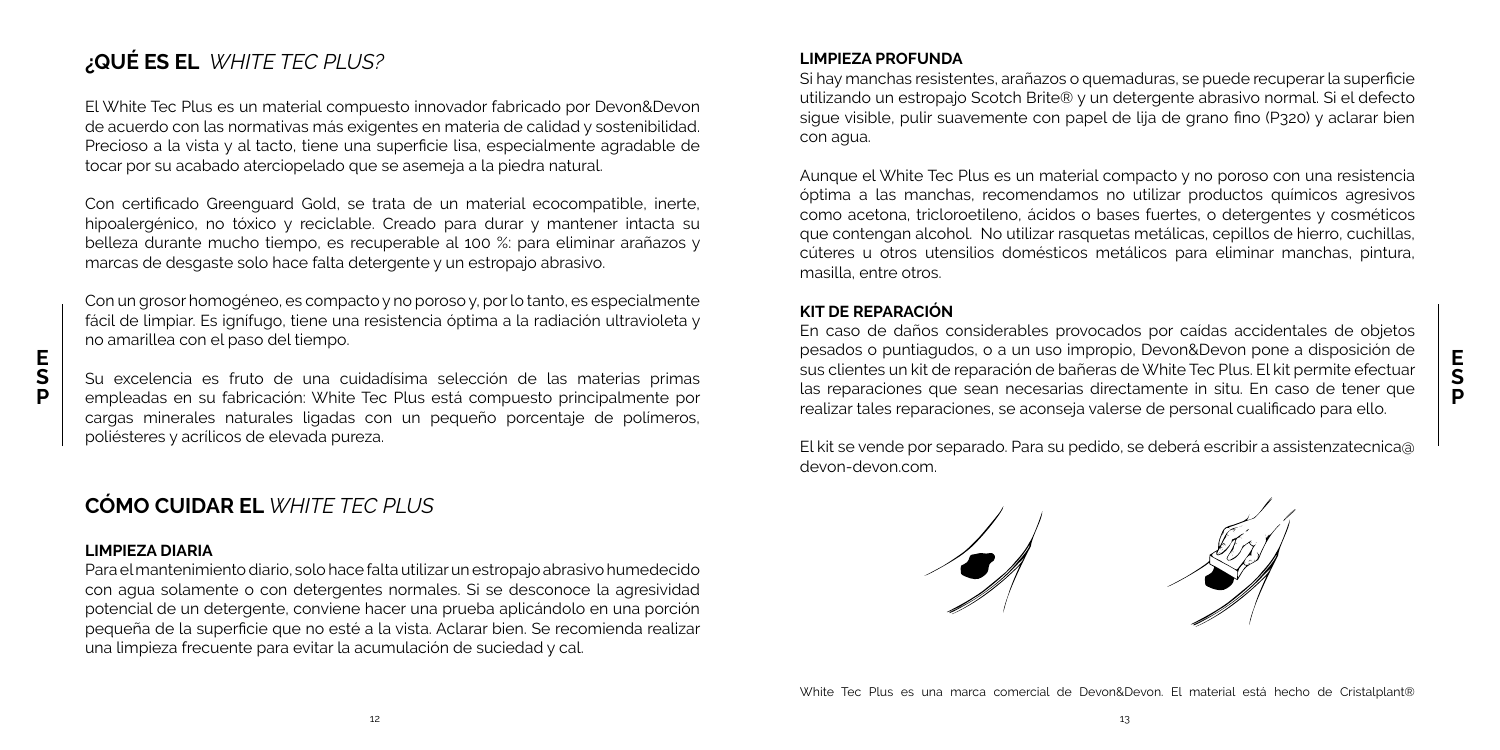# **ЧТО ТАКОЕ** *WHITE TEC PLUS?*

White Tec Plus - это инновационный композитный материал, созданный специально для Devon&Devon и отвечающий требованиям самых строгих стандартов качества и экологичности. Он эстетически красив и приятен на ощупь. Этот материал обладает гладкой поверхностью с бархатистой отделкой, которая по ощущениям напоминает натуральный камень.

Он также имеет сертификат Greenguard Gold. Это экологичный, инертный, гипоаллергенный, нетоксичный и пригодный для вторичной переработки материал. Он рассчитан на долгую эксплуатацию с сохранением первоначальной красоты. Он пригоден для ремонта на 100%: для удаления царапин и признаков износа достаточно воспользоваться чистящим средством и абразивной губкой.

Материал обладает однородной структурой по всей толщине. Он плотный и непористый, и благодаря этим характеристикам его очень легко чистить. Он также характеризуется огнестойкостью, высокой устойчивостью к УФ-излучению и не желтеет со временем.

Его великолепные свойства являются результатом тщательного отбора исходных материалов изготовления: White Tec Plus состоит из натуральных минеральных наполнителей с небольшим процентом высокочистых полиэфирных и акриловых полимеров.

# **КАК УХАЖИВАТЬ ЗА** *WHITE TEC PLUS*

#### **ЕЖЕДНЕВНАЯ ЧИСТКА**

Для ежедневного ухода достаточно использовать абразивную губку, смоченную водой или обычным чистящим средством. Если вы не знаете, насколько агрессивно чистящее средство, попробуйте нанести его небольшое количество на место, которое не находится на виду. Тщательно смойте. Рекомендуется регулярно чистить поверхность во избежание скопления грязи и известковых отложений.

#### **ГЛУБОКАЯ ЧИСТКА**

При наличии стойких пятен, царапин или прожженных меток можно восстановить первоначальный вид поверхности с помощью абразивной губки Scotch Brite® и обычного абразивного чистящего средства. Если дефект все еще заметен, осторожно обработайте поверхность мелкозернистой наждачной бумагой (P320) и тщательно промойте ее водой.

Несмотря на то, что White Tec Plus обладает плотной, непористой структурой и высокой царапиноустойчивостью, рекомендуется не использовать агрессивные химические вещества, такие как ацетон, трихлорэтилен, сильные кислоты и основания, а также моющие и косметические средства, содержащие спирт. Не используйте металлические скребки, железные щетки, лезвия, канцелярский нож и другие металлические предметы домашнего обихода для удаления пятен, краски, штукатурки и прочего.

#### **РЕМОНТНЫЙ КОМПЛЕКТ**

В случае значительного повреждения в результате непредвиденного падения тяжелых или острых предметов, или неправильного использования, Devon&Devon также предлагает своим клиентам ремонтный комплект для ванн из материала White Tec Plus. Таким образом, можно будет произвести необходимый ремонт непосредственно на месте. Рекомендуется обращаться к квалифицированному персоналу.

**P Y C**

Комплект продается отдельно. Его можно заказать, направив письменный запрос по адресу: assistenzatecnica@devon-devon.com.



White Tec Plus является торговой маркой Devon&Devon. Материал изготовлен из Cristalplant®